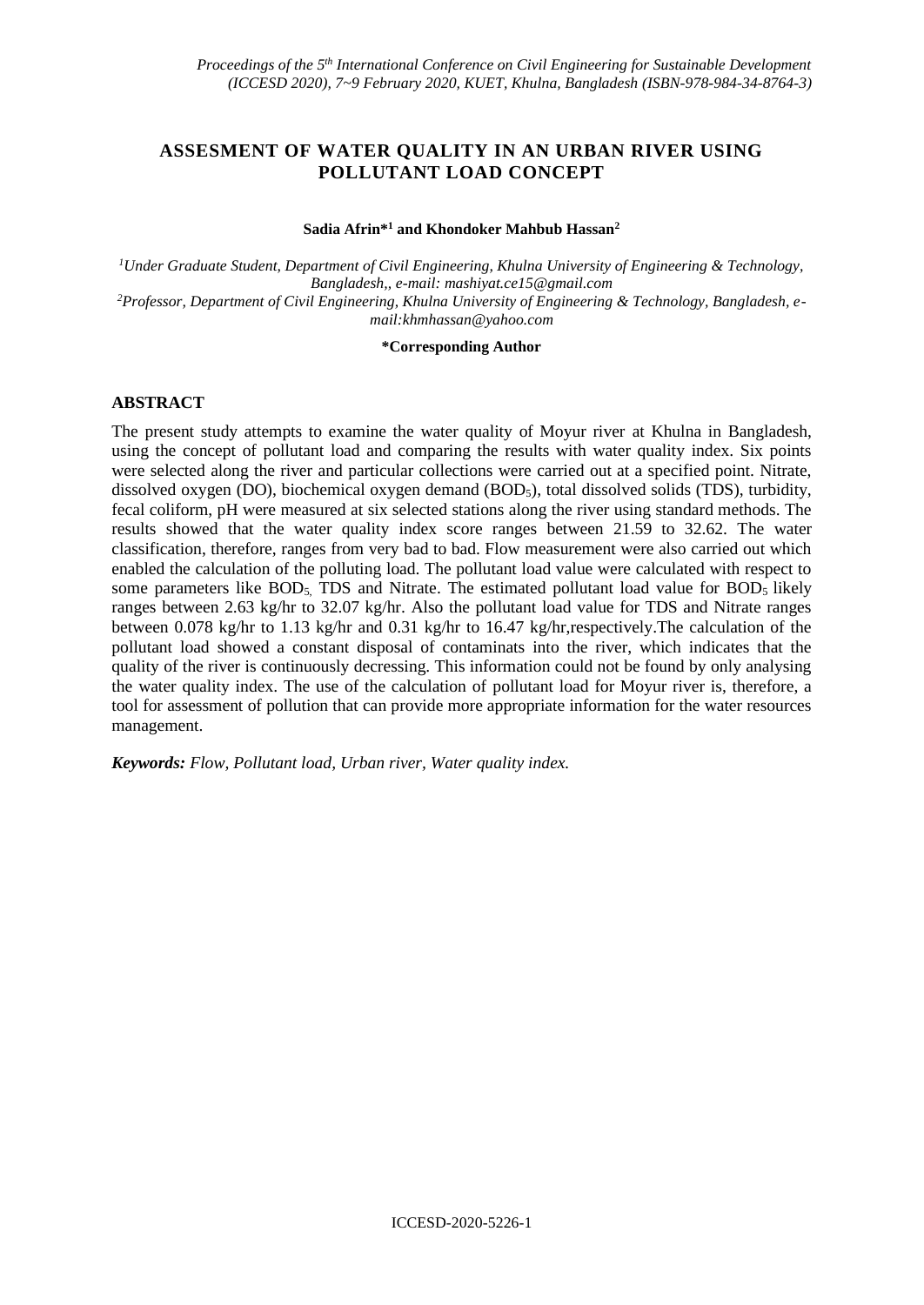*5 th International Conference on Civil Engineering for Sustainable Development (ICCESD 2020), Bangladesh*

## **1. INTRODUCTION**

Water is an essential requirement of human and industrial developments and it is one the most delicate part of the environment (Das and Acharya, 2003). But the quality of water is very important for both human and industrial development. With the passage of time, development of communities, and increased use of water resources, pressures upon controlling water resources and detection of abnormal changes in water quality conditions have increased (Sánchez *et al.*, 2007). Population growth, environmental pollution from discharge of urban and industrial sewage, and run-off have increased pollution and limited available water resources (Simeonov*et al.,* 2003; Sánchez *et al.,*  2007). As the quality of water is a major concern of now-a days, water quality monitoring of the water resources are absolutely necessary regularly to assess the quality of water for health, ecosystem, industrial use, agricultural use and domestic use.

Water quality index (WQI) is one of the most effective tools to communicate information about the quality of water to the concerned citizens. WQI is defined as a rating reflecting the composite influence of different water quality parameters. This index was developed from a mathematical relationship that transforms the result of various analysis of physical, chemical and microbiological parameters into a single number. This simplifies the quality evaluation of the fresh waters (Maane*et al.*, 2010). To ensure water quality the use of the WQI has been widely accepted over a very long period. WQI is calculated from the point of view of the suitability of surface water for human consumption (Atulegwu and Njoku, 2004). Although the water quality index is widely used to determine water quality but there is a question which can be raised so easily if flow measurement has any significance to evaluate water quality? In this respect, an alternative way to evaluate the effects of pollution in rivers is the use of the concept of pollutants load. The volumetric organic load, for example, is a fundamental parameter for the design of biological reactors for treating sewage and industrial effluents (Metcalf and Eddy, 2013). For the monitoring of water resources, the use of more widespread pollutant load is related to the calculation of the mass of suspended solids transported by water. This measure is an important indicator of soil loss and also the basis for the design and control of dams (Richards, 1998). According to this author, the knowledge of a load of suspended solids has a greater significance when compared to the concentration of these species. Many researchers have addressed this issue in a similar manner. The pollutant load concept has been considered by many authors as a tool for evaluating the impact of pollution in rivers. A study about the pollution of Lake Taihu in China using parameters such as chemical oxygen demand (COD), ammonia, total nitrogen and total phosphorus were evaluated in terms of the pollutant load. (Zhang*et al*., 2012). The concept load used to evaluate the runoff of pollutants due to various land uses and occupation in Chongqing in China. The application of the concept of the load was used to check which activity has more intensely influenced the pollution of waters in that locality. (Wang *et al.,* 2013). Recently a study had occurred to prioritize investments in pollution control on the Great Barrier Reef in Australia. The authors used the concept of load to evaluate which watersheds had the greatest influence on the pollution of reefs and used it to improve the effectiveness of programs for environmental protection. (Brodie*et al*., 2016). Finally, an application of the pollutant load concept had occured to study benzene series in an urban environment. (Li *et al*., 2019). Based on these studies, we can observe that the pollutant load concept has been considered by many authors as a tool for evaluating the impact of pollution in rivers.

The Moyur River in Khulna is one of the important channels of the Bhairab-Rupsa River system located in the south-west part of Bangladesh. This river has been increasingly polluted due to the disposal of municipal wastewater as well as various organic and inorganic waste materials from nearby market areas. Many research works had been carried out addressing the gradual degradation of water quality in Moyur River. However, the variation of pollutant load with river flow regime is yet to be addressed. In this context, the current study had been undertaken to compare the water quality index with the concept of pollutant load in Moyur River and evaluate the methodologies for more substantial information.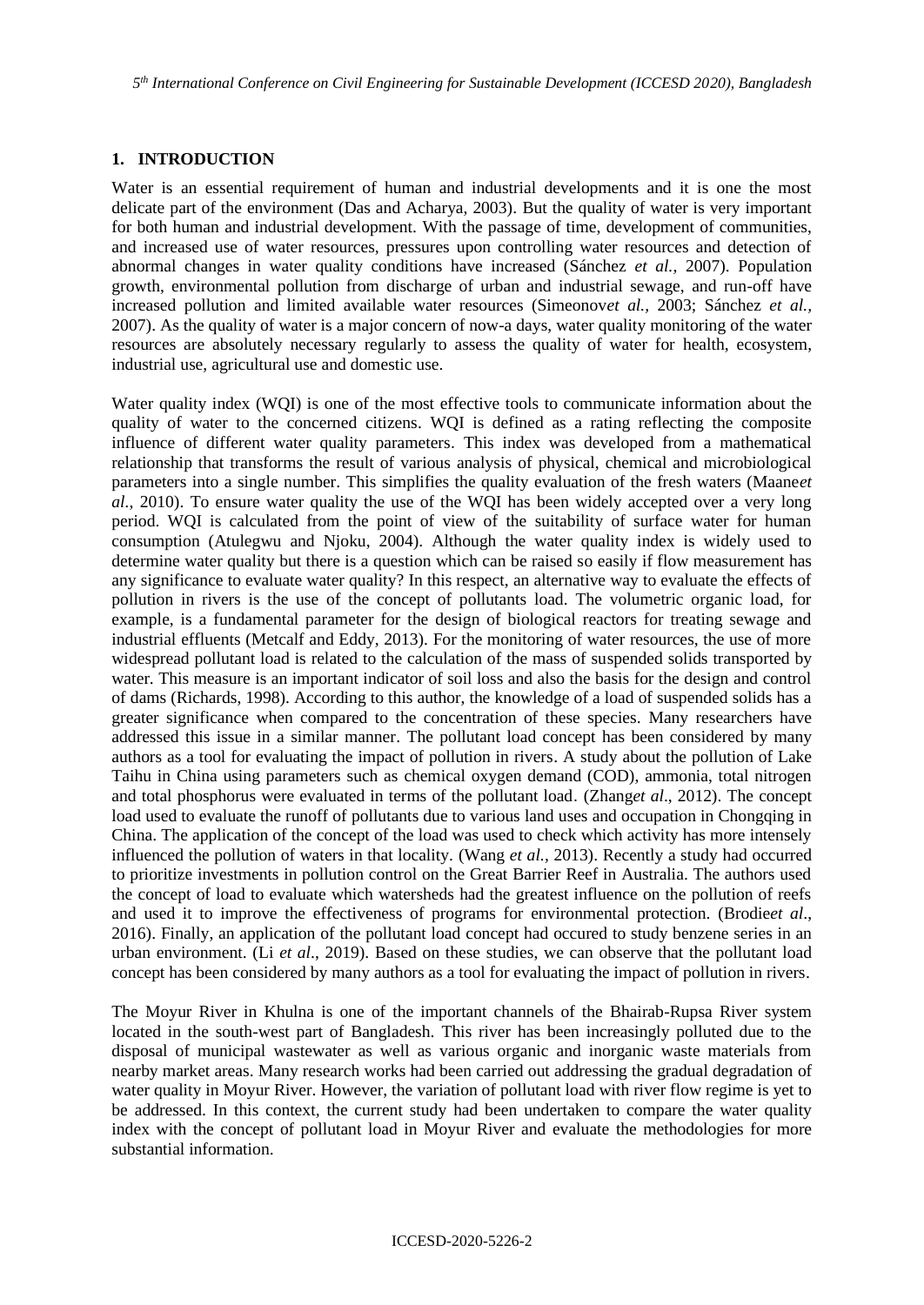*5 th International Conference on Civil Engineering for Sustainable Development (ICCESD 2020), Bangladesh*

# **2. METHODOLOGY**

# **2.1 Sample Collection Location**

The Moyur River is one of the important channels of the Bhairab-Rupsa River system located in the south-west part of Bangladesh and in the downstream of the well-known Ganges delta (Rahman, Das, Roy and Akbar, 2013). The length of the Moyur River is nearly 100 km north of the coast line of the Bay of Bengal. The Moyur River is located at 22°47′ to 22°50′ N latitudes and 89°31′ to 89°34′ E longitudes in the north-south direction, geographically. The river originates from the Beel Dakatia (a large wetland) and meets with the Rupsha River. The total length of the river is 11.42 km and it has a basin area of 40 km2 with more or less a flat elevation varying from 2.7 m to 3.9 m (Roy, Datta, Adhikari, Chowdhury and Roy, 2005), The surface study of the basin area is classified as deltaic deposits which are composed of tidal deltaic deposits, deltaic silt deposits and mangrove muddy deposits with soils of sand, silty clay and clay in texture. The sub-surface studies are also characterized by a varied mixture of sand, silt and clay.



Figure 1: Location map of the water sampling spots in the Moyur River

# **2.2 National Sanitation Foundation Water Quality Index**

As per NSFQWI, nine parameters have been used for calculating the water quality index which include dissolved oxygen (DO, mg/ L), biochemical oxygen demand (BOD<sub>5</sub>, mg/L), nitrate (NO<sup>3-</sup>, mg/ L), phosphate (PO<sup>4-</sup>, mg/ L), fecal coliform bacteria (CFU/100 mL), turbidity (NTU), total solids (TS, mg /L), temperature change from 1 mile upstream (˚C), and pH. Following the guidelines of NSFQWI, weighting factor of each parameter had been used. For weighting factor determination, scientists were asked to graph the level of water quality ranging from 0 (the worst) to 100 (the best) from the raw data, (e.g. pH values 2–12), first. The curves drawn had been averaged to get the weighting curve for each parameter. Results of the nine parameters had been compared to the curves and a numerical value "Q-value," is obtained. The Q-value was then multiplied by a "weighting factor," based on the importance of that water quality with regards to the hydro-geological setup of the study area. The nine resulting values were then aggregated to obtain an overall WQI.

The NSFWQI ranges are divided by five quality classes (Table 1). Each of the NSFWQI parameters has its own weighting factor (Wi) which describes the importance of the effect of each parameter in the calculation. The weighting factor for each parameter has been described below: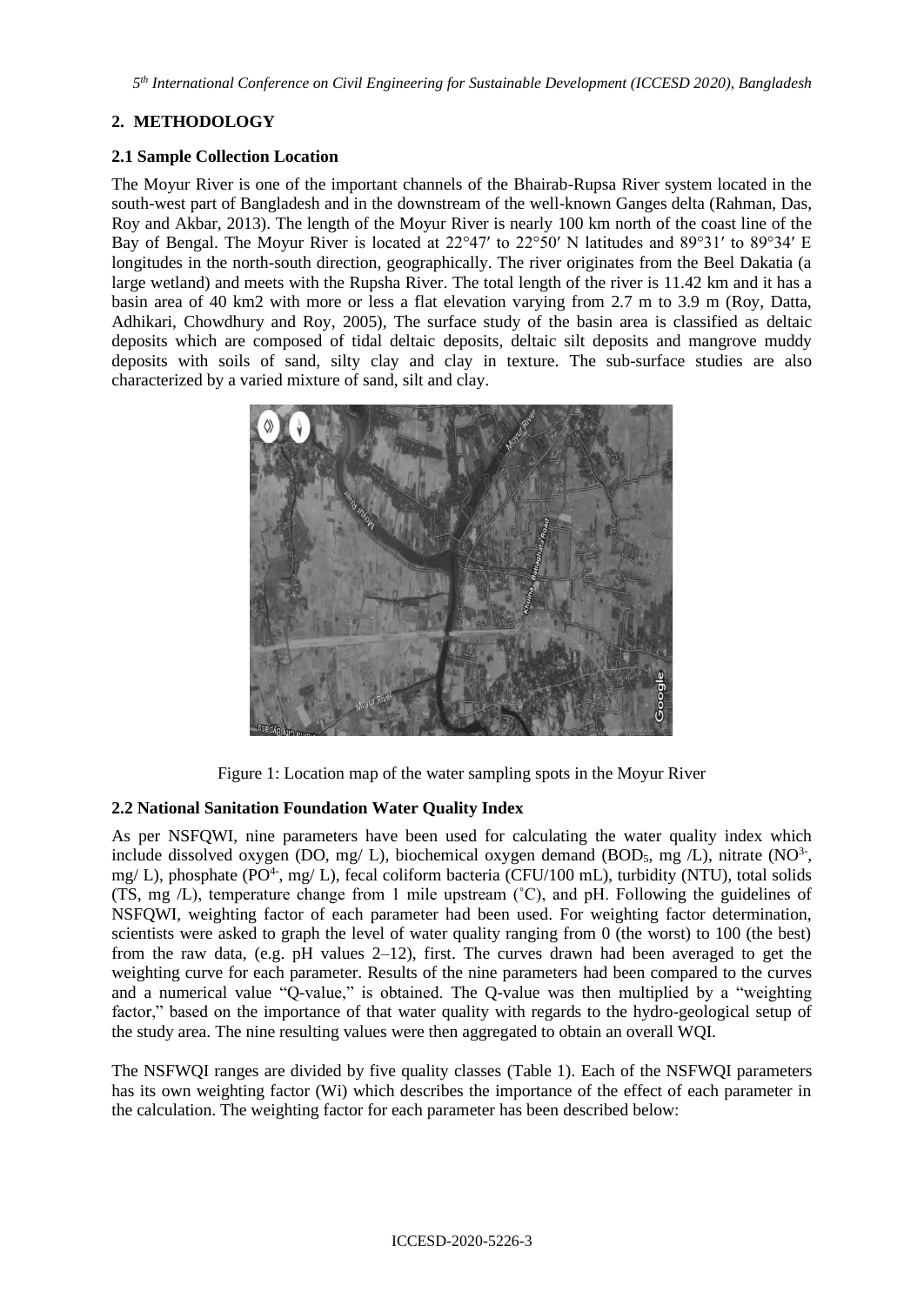Dissolved oxygen (DO) 0.17, Turbidity 0.08, Fecal coliform (FC) 0.15, Suspended solids (SS) 0.08, pH 0.12, Temperature 0.1, Total phosphates (TP) 0.1, Biochemical oxygen demand (BOD<sub>5</sub>) 0.1, Ammonia nitrogen (NH3-N) 0.1.

| <b>WQI Value</b> | <b>Rating of Water Quality</b> |
|------------------|--------------------------------|
| 91-100           | Excellent water quality        |
| 71-90            | Good water quality             |
| 51-70            | Medium water quality           |
| $26 - 50$        | Bad water quality              |
| $0 - 25$         | Very bad water quality         |

| Table 1: Water quality rating as per NSFWQI |  |  |  |
|---------------------------------------------|--|--|--|
|                                             |  |  |  |

#### **2.3 Flow Measurement and Calculation of Load**

With regard to the flow measurement a current meter (Model 802 electromagnetic current meter) was used at sampling point one to six. First, the water velocity and depth was measured at many points along the margins. The water velocity data is collected from the current meter using a software called CDU Express. Then, the water flow was determined by multiplying the average velocity of the channel by the cross-sectional area of flow.



Figure 2: Experimental set up for Model 802 Water Flow Meter

Finally, after the determination of the concentration and flow data, it was possible to perform the calculation of pollutant load F according to Equation 1.

$$
F = Q * C \tag{1}
$$

Where, F is the load  $(g/h$  or  $Kg/h$ ) Q is the flow rate  $(L/h)$ C is the concentration  $(g/L \text{ or } Kg/L)$ 

## **3. RESULTS AND DISCUSSION**

#### **3.1 Water Quality Index (WQI)**

Biochemical Oxygen Demand (BOD<sub>5</sub>) is an important indicator of the water quality and the extent of pollution in the watershed areas. At every sampling points from 1 to 6 the value of BOD is extensively high (Table 2). It means that the disposal of municipal domestic waste or other toxic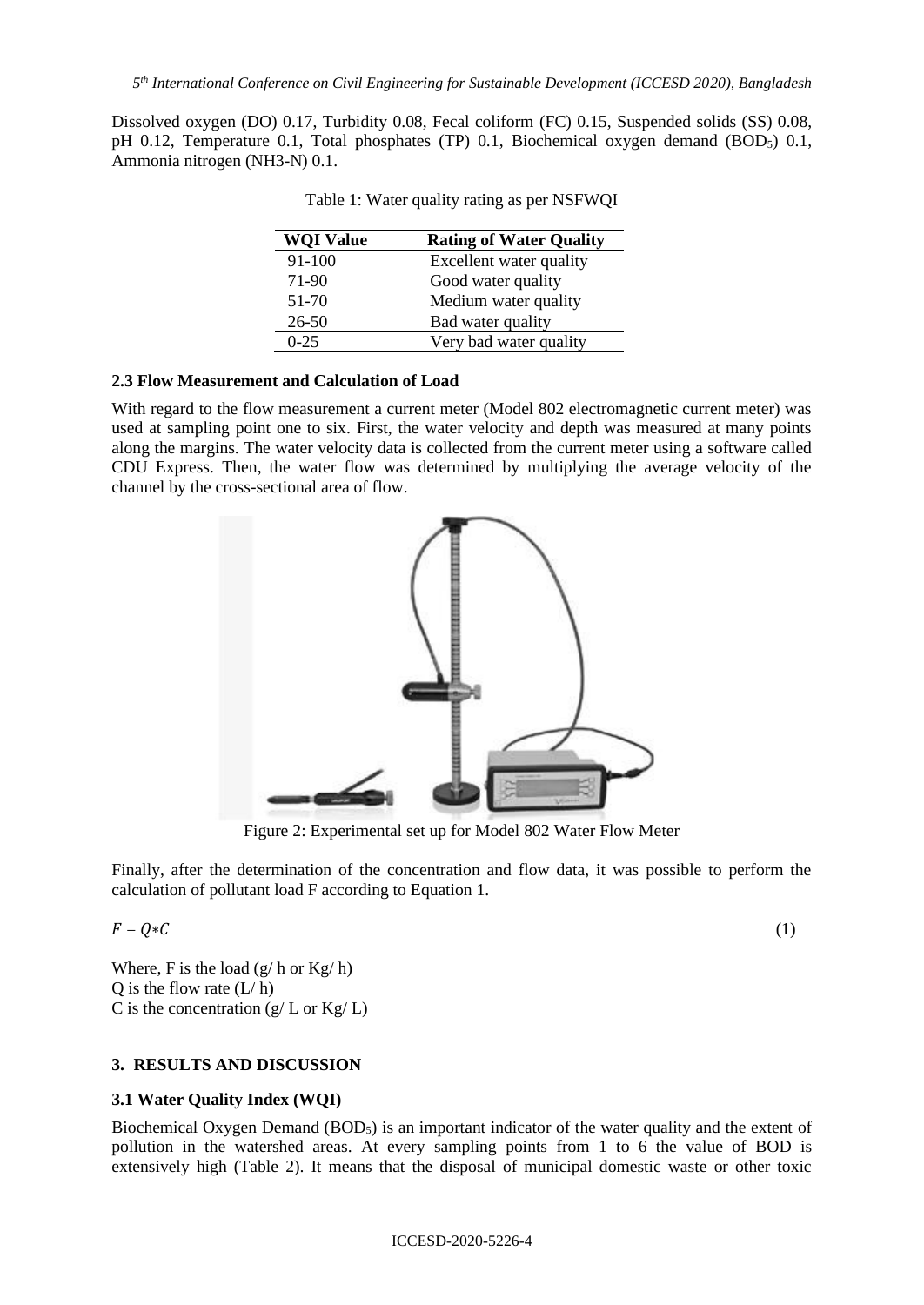wastes are too high in the watersheds. As the value of  $BOD<sub>5</sub>$  is too high the natural oxygen that had been replenished by the plankton was inadequate with regards to microbial oxidation of biodegradable organic matters and thus the value of Dissolved Oxygen got less at every sampling points (Table 2). The pH at most of the points in the stream was found to be in the range of 6.6 to 7.36. The point with the highest pH was point 6 having a pH of 7.36. The other point with slightly higher pH values are 3, 4, and 5 with pH values of 7.19, 7.10 and 7.20, respectively. The rest of the points of pH values are less than ranges of seven.

As the value of Fecal coliform (FC) are also too high that means the amount of waste present in the river water is too much contaminated with faecal sludge and that's why there is a lot of pathogenic bacteria present in water which is found in human and animal excreta. Nevertheless, nitrate ion in water is undesirable. High nitrate levels were found at points 1, 3 and 4 with values of 1mg/L, 1.3 mg/L and 1.9 mg/L, respectively. The results of other points do not exceed 1 mg/L but it is also harmful for natural water. Total dissolved solids had concentration range between 600 and 3600 mg/L. The observed high concentration of dissolved solids in the surface water is an indicator to the fact that there are anthropogenic activities and the run- off includes high suspended material. The turbidity is linked to suspended solids in that the higher the turbidity the higher the suspended solids. The points with higher turbidity values are 4 (22.0 NTU), 5 (20.4 NTU) and 1(20.7 NTU), while the rest of the points had a turbidity less than 20 NTU but it's also higher and harmful for in total environment of any natural resources.

The results of the WQI showed that water quality at point 1 is classified as "very bad" and at points 2 to 6 as "bad" (Table 1). The score of WQI ranges between 0 to 40. Overall, the scores were below 40, which indicate that the land use and occupation on this watershed likely affect the water quality.

| <b>Parameter Sampling points</b> |      |      |      |      |      |      |  |  |  |
|----------------------------------|------|------|------|------|------|------|--|--|--|
|                                  |      |      |      |      |      |      |  |  |  |
| $BOD_5$ (mg/L)                   | 240  | 198  | 228  | 222  | 196  | 264  |  |  |  |
| DO(mg/L)                         | 2.58 | 2.80 | 2.86 | 3.13 | 2.87 | 3.10 |  |  |  |
| pH                               | 6.6  | 6.98 | 7.19 | 7.10 | 7.20 | 7.36 |  |  |  |
| FC                               | 400  | 600  | 900  | 800  | 500  | 600  |  |  |  |
| Nitrate $(mg/L)$                 | 1.0  | 0.9  | 1.3  | 1.9  | 0.8  | 0.5  |  |  |  |
| TDS $(mg/L)$                     | 900  | 3600 | 600  | 800  | 1400 | 1300 |  |  |  |
| Turbidity (NTU)                  | 20.7 | 17.1 | 19.1 | 22.0 | 20.4 | 18.7 |  |  |  |

Table 2: Measurement results for parameters

Note: DO=Dissolved oxygen BOD<sub>5</sub>=Biochemical oxygen demand FC=Fecal coliform TDS=Total dissolved solids.

## **3.2 Pollutant Load**

The pollutant load values were calculated with respect to some parameters such as BOD5, TDS, and nitrate. The concept of pollutant load involves the mass of a pollutant that is discharged into the water for a period of time (Metcalf and Eddy, 2013). The measurements of concentrations previously considered for WQI scores computing and the flow measurements were used to obtain the pollutant load values. As can be seen in figure 3, the highest value of flow is 2.41 cubic meter per second which is at sampling point 4 and the lowest value of flow is 0.166 cubic meter per second which at point 6. These flow measurements were done on the sunny day. If the measurement were taken at a rainy day may be then there will be some variation in results. These measurements of water flow allowed us to compute the pollutant load transported by the river. With regard to the figure 4 the average pollutant load for BOD<sub>5</sub>ranges between 2.63 kg/hr. to 32.07 kg/hr. From this pollutant load value of BOD<sub>5</sub> we can say that there are a lot of existences of biodegradable waste in the water which is harmful for total environment of river water and its ecosystem. As the value of  $BOD<sub>5</sub>$  is too much that means a lot of industrial waste, municipal waste that generated in the city is released into the Moyur River. Similarly, analysing the pollutant load for total dissolved solids in figure 5 ranges between 0.078 kg/hr.to 1.13 kg/hr. which represents the availability of too much salts, some organic materials and a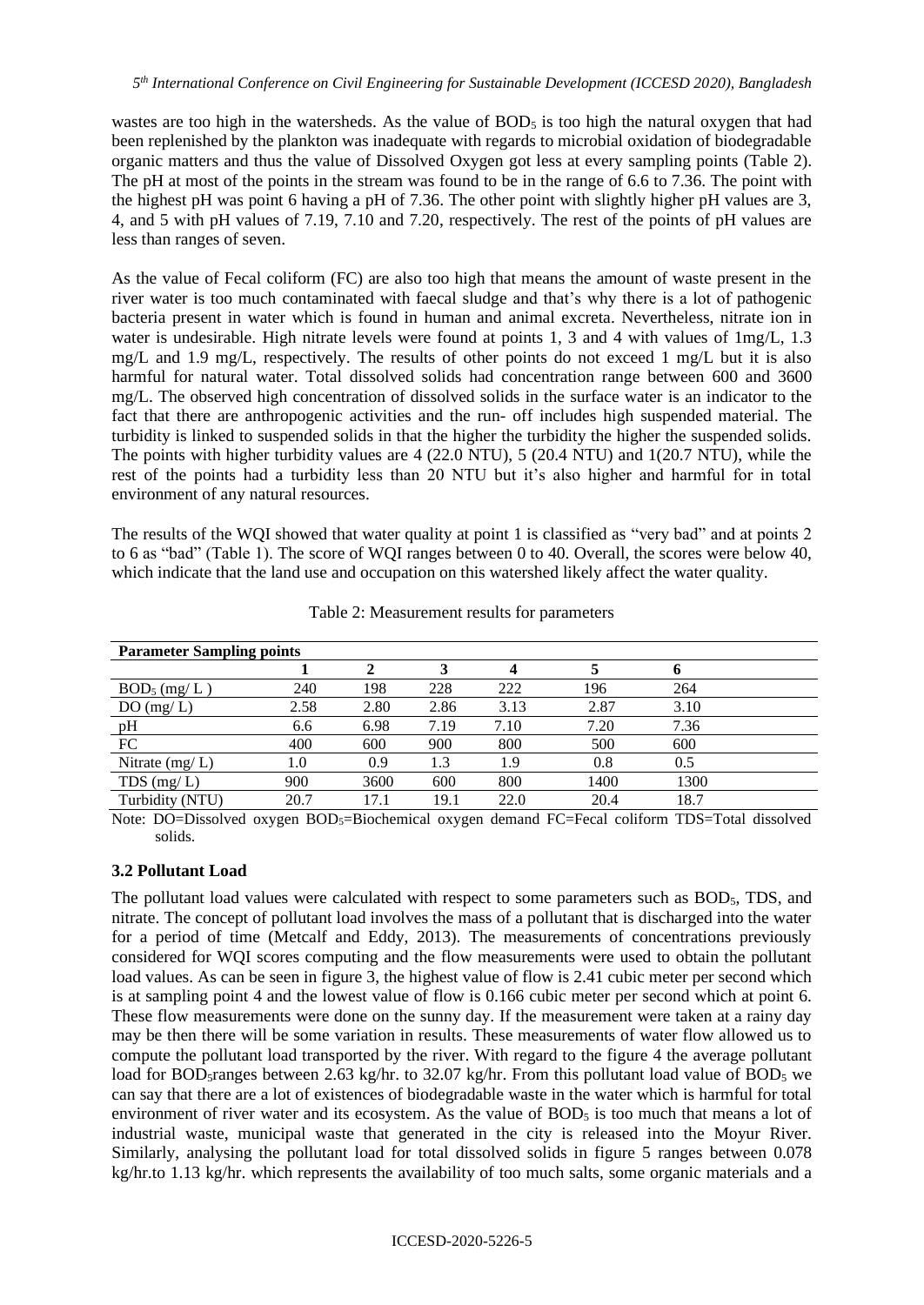wide range of other things from nutrients to toxic materials that may cause death of many aquatic life forms. Again the pollutant load for nitrate in figure 6 ranges between 0.31 kg/hr. to 16.47 kg/hr. The presences of excess nitrogen can be harmful to ecosystem. It also happened for the contamination of sewage and industrial waste.





Figure 5: Pollutant load for TDS Figure 6: Pollutant load for Nitrate

Overall, it can be concluded that there is high value of pollutant load at some sampling points while it is less in other points. In some cases, the value of WQI and the value of Pollutant load did not match up at the same sampling points which mean that sometimes the WQI value cannot be able to show the exact information for the water bodies. That's why the calculation for pollutant load is needed for appropriate information for any water bodies.

## **4. CONCLUSIONS**

The results obtained in this study showed that the monitoring of Moyur River by pollutant load concept is more representative of the environmental impacts. The river is increasingly polluted by various types of wastes which comes from various sources and deposited in the river basin, which could be detected by the pollutant load values. The highest pollutant load value of biodegradable